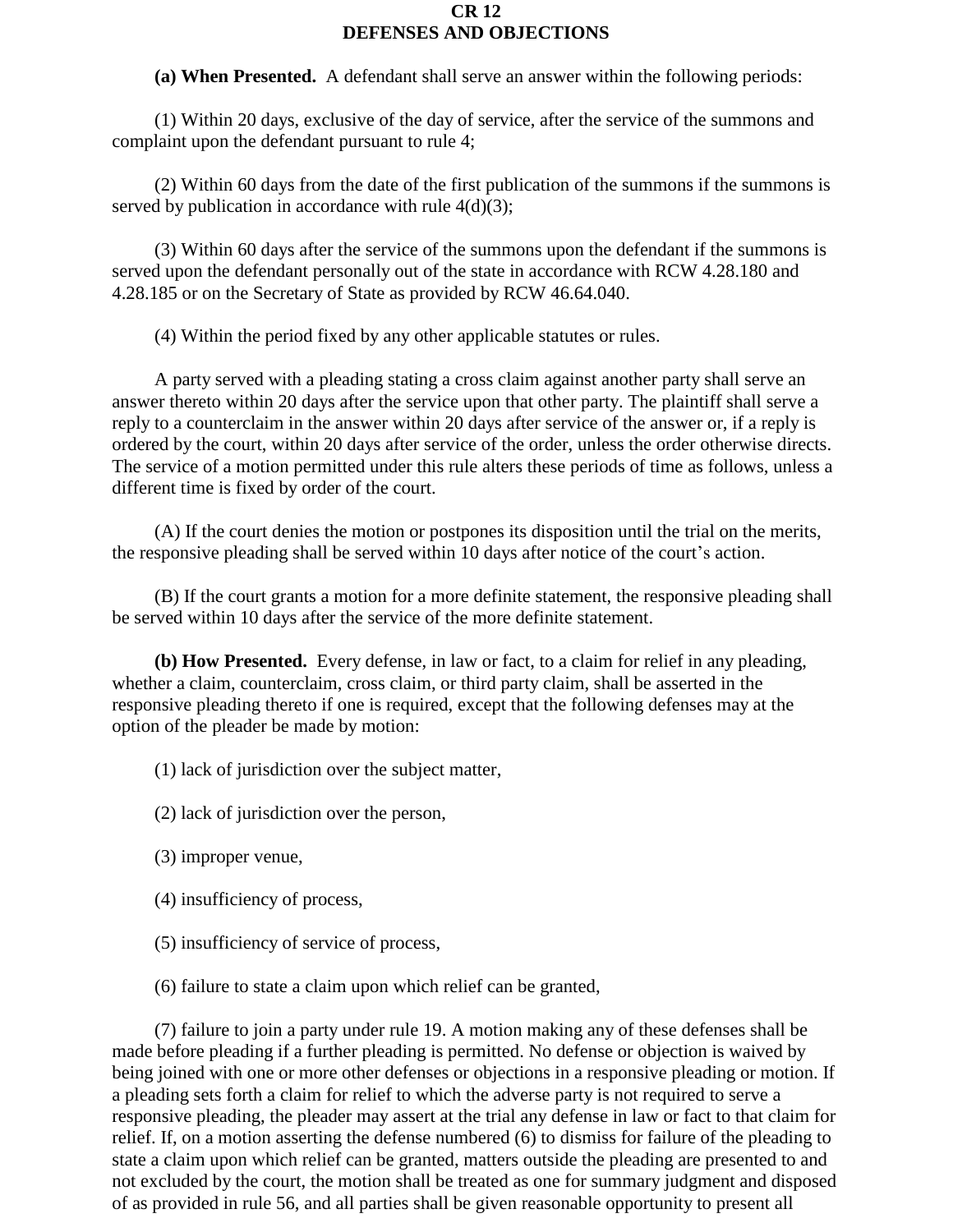material made pertinent to such a motion by rule 56.

**(c) Motion for Judgment on the Pleadings.** After the pleadings are closed but within such time as not to delay the trial, any party may move for judgment on the pleadings. If, on a motion for judgment on the pleadings, matters outside the pleadings are presented to and not excluded by the court, the motion shall be treated as one for summary judgment and disposed of as provided in rule 56, and all parties shall be given reasonable opportunity to present all material made pertinent to such a motion by rule 56.

**(d) Preliminary Hearings.** The defenses specifically enumerated (1)-(7) in section (b) of this rule, whether made in a pleading or by motion, and the motion for judgment mentioned in section (c) of this rule shall be heard and determined before trial on application of any party, unless the court orders that the hearing and determination thereof be deferred until the trial.

**(e) Motion for More Definite Statement.** If a pleading to which a responsive pleading is permitted is so vague or ambiguous that a party cannot reasonably be required to frame a responsive pleading, or if more particularity in that pleading will further the efficient economical disposition of the action, the party may move for a more definite statement before interposing a responsive pleading. The motion shall point out the defects complained of and the details desired. If the motion is granted and the order of the court is not obeyed within 10 days after the notice of the order or within such other time as the court may fix, the court may strike the pleading to which the motion was directed or make such order as it deems just.

**(f) Motion To Strike.** Upon motion made by a party before responding to a pleading or, if no responsive pleading is permitted by these rules, upon motion made by a party within 20 days after the service of the pleading upon the party or upon the courts own initiative at any time, the court may order stricken from any pleading any insufficient defense or any redundant, immaterial, impertinent, or scandalous matter.

**(g) Consolidation of Defenses in Motion.** A party who makes a motion under this rule may join with it any other motions herein provided for and then available to the party. If a party makes a motion under this rule but omits therefrom any defense or objection then available to the party which this rule permits to be raised by motion, the party shall not thereafter make a motion based on the defense or objection so omitted, except a motion as provided in subsection (h)(2) hereof on any of the grounds there stated.

## **(h) Waiver or Preservation of Certain Defenses.**

(1) A defense of lack of jurisdiction over the person, improper venue, insufficiency of process, or insufficiency of service of process is waived,

(A) if omitted from a motion in the circumstances described in section (g), or

(B) if it is neither made by motion under this rule nor included in a responsive pleading or an amendment thereof permitted by rule 15(a) to be made as a matter of course.

(2) A defense of failure to state a claim upon which relief can be granted, a defense of failure to join a party indispensable under rule 19, and an objection of failure to state a legal defense to a claim may be made in any pleading permitted or ordered under rule 7(a), or by motion for judgment on the pleadings, or at the trial on the merits.

(3)Whenever it appears by suggestion of the parties or otherwise that the court lacks jurisdiction of the subject matter, the court shall dismiss the action.

**(i) Nonparty at Fault.** Whenever a defendant or a third party defendant intends to claim for purposes of RCW 4.22.070(1) that a nonparty is at fault, such claim is an affirmative defense